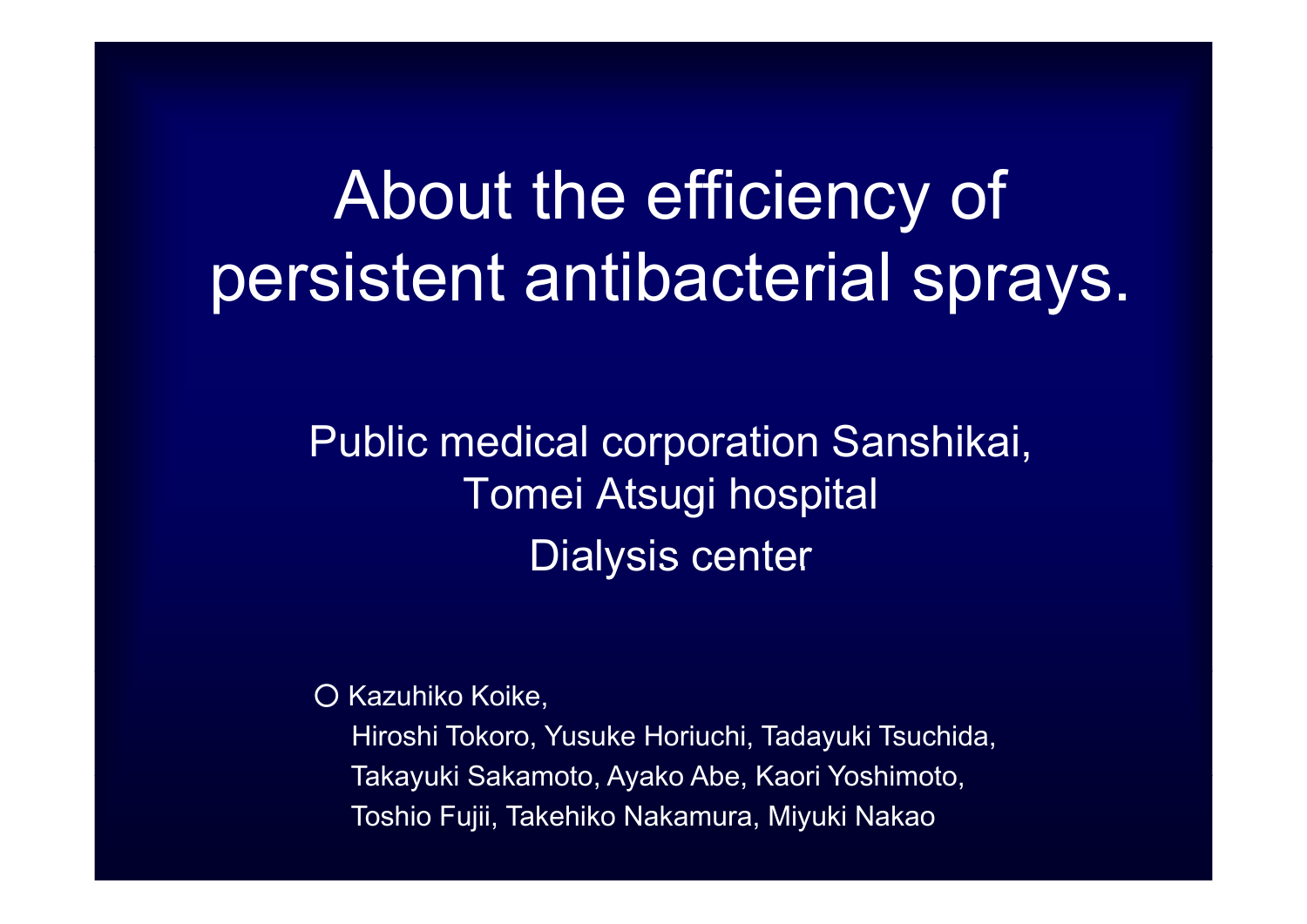# 【Purpose】

- $\bullet$  To verify hygienic and economic efficiency of persistent antibacterial sprays.
- $\bullet$ To report about definite positive effect on management of hygiene around beds in dialysis rooms.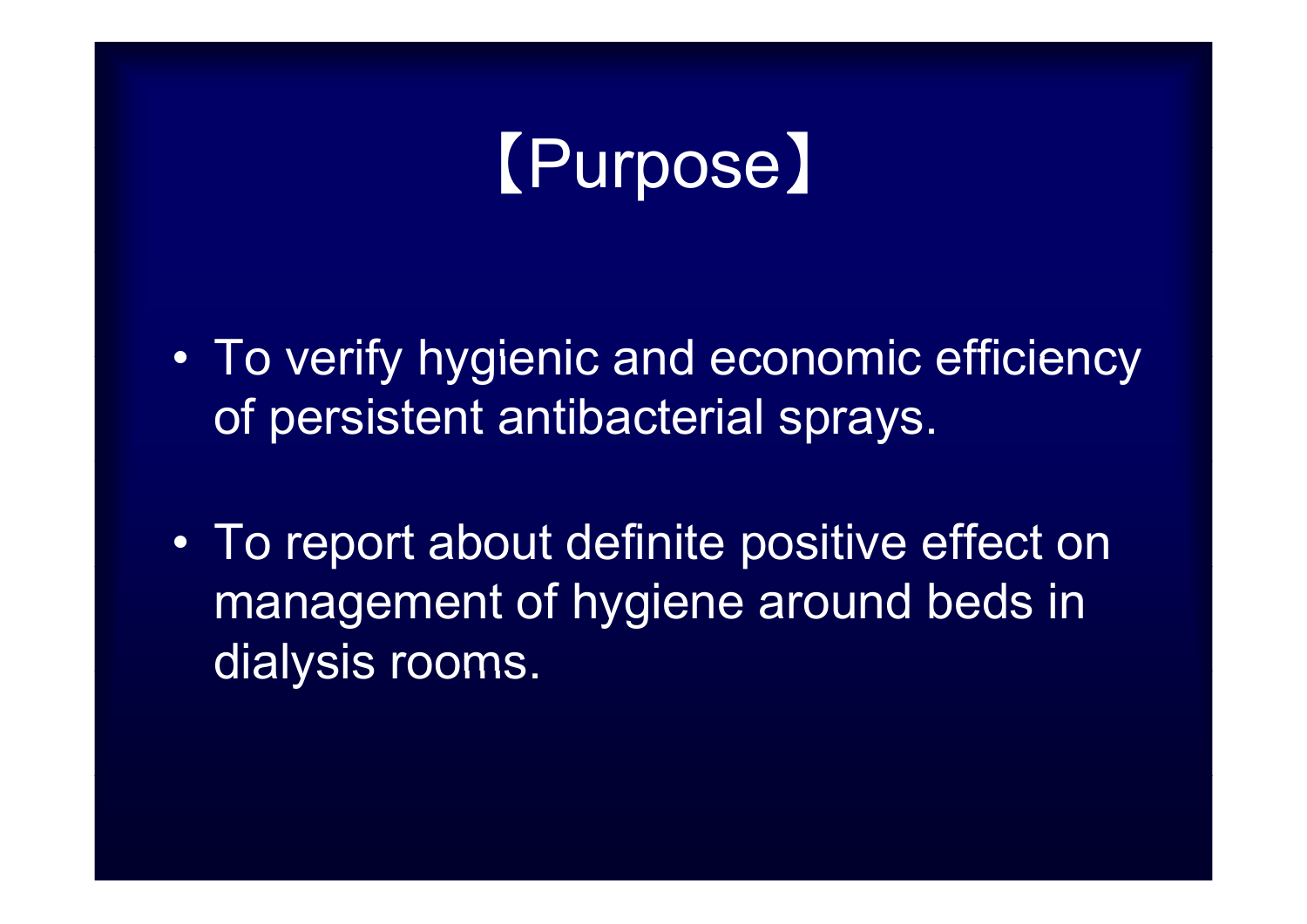## 【Method of measurement】

| <b>Specimen</b>                                    | Pacific Beam MOLD (PBM)<br>Commercially available antibacterial spray<br>Benzalkonium chloride |
|----------------------------------------------------|------------------------------------------------------------------------------------------------|
| <b>Place of</b><br>measurements                    | Patients' pillows, mattresses, and staff gowns                                                 |
| <b>Tests of direct</b><br>antibacterial effect     | Before spraying, 30 minutes, 1, 4 and 6 hours after<br>spraying                                |
| <b>Tests of persistent</b><br>antibacterial effect | 24, 48, 72, 96 and 120 hours after spraying                                                    |
| <b>Verification of</b><br>economic effect          | Calculation of dependence between persistent<br>antibacterial effect and number of sprayings.  |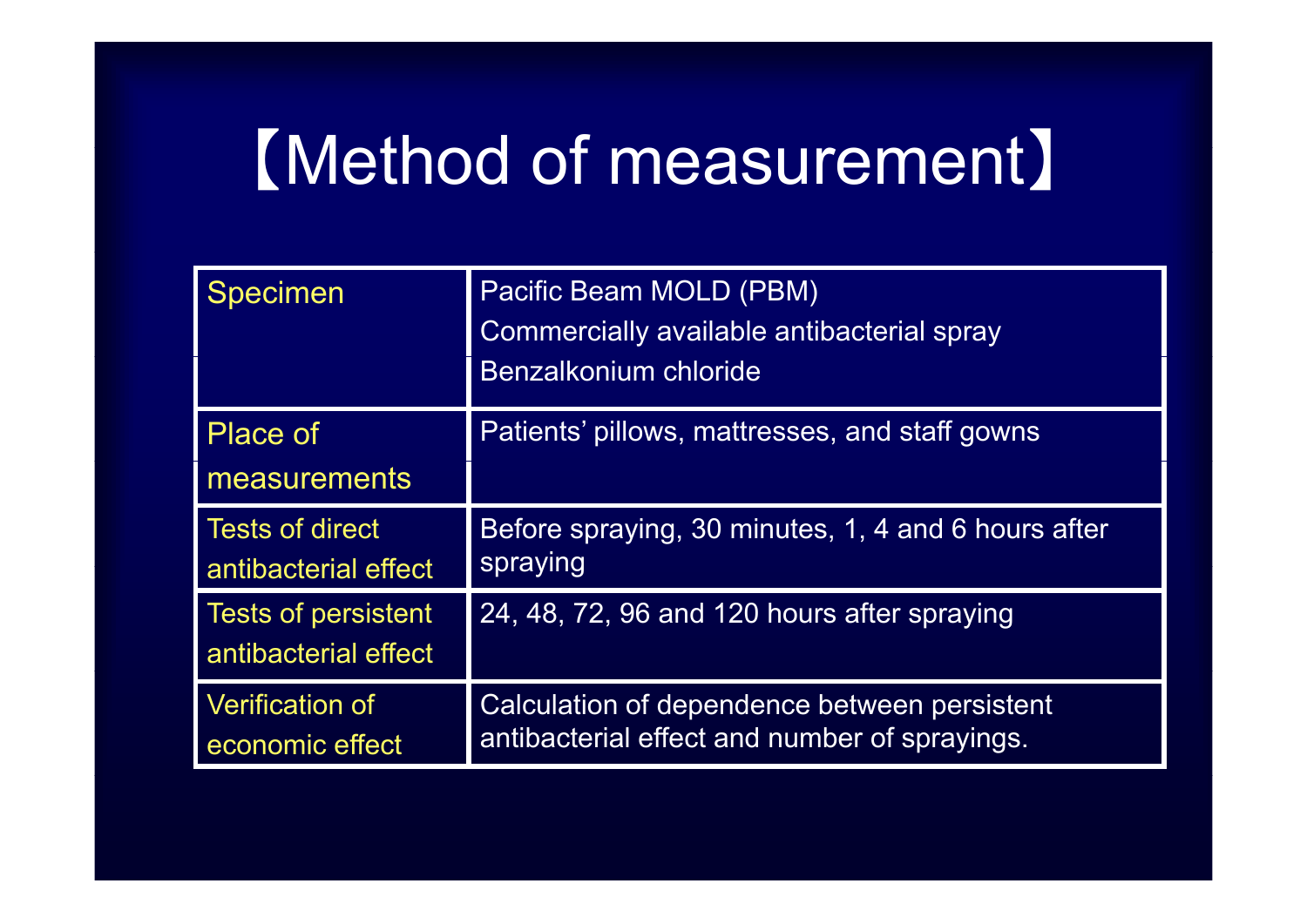## 【Method of measurement 】



Area of spraying and amount used

Sprayed 4 cc onto 20 cm2 area from the distance of 30 cm



#### Method of measurement

Measure ATP concentration decrease with luminometer (produced by Kikkoman company)

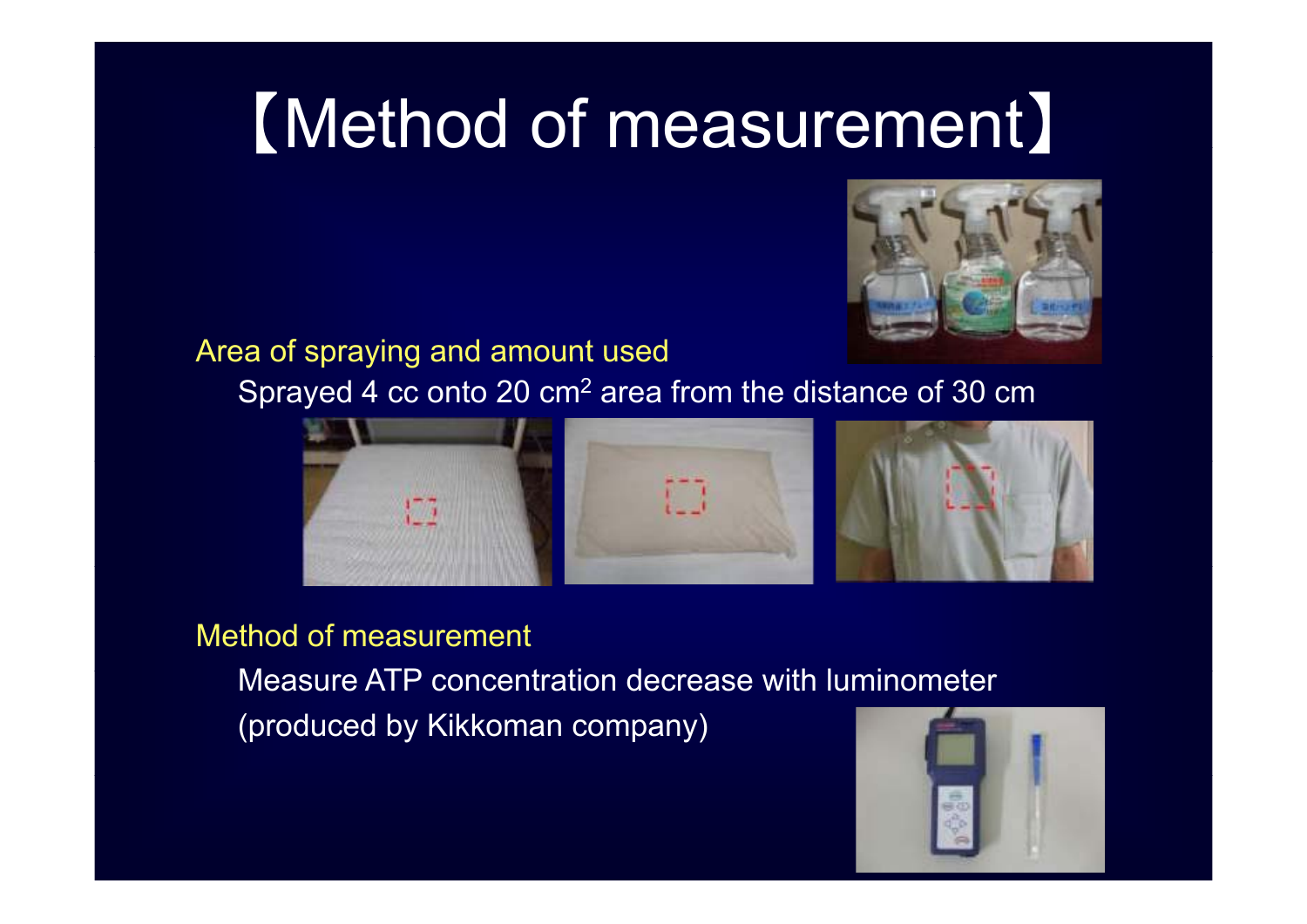## Direct and persistent  $\begin{array}{|l|} \hline \textbf{L} & \textbf{Direct and persistent} \\ \hline \textbf{antibacterial effect on pilows} \hline \end{array}$

RLU **V l Value**

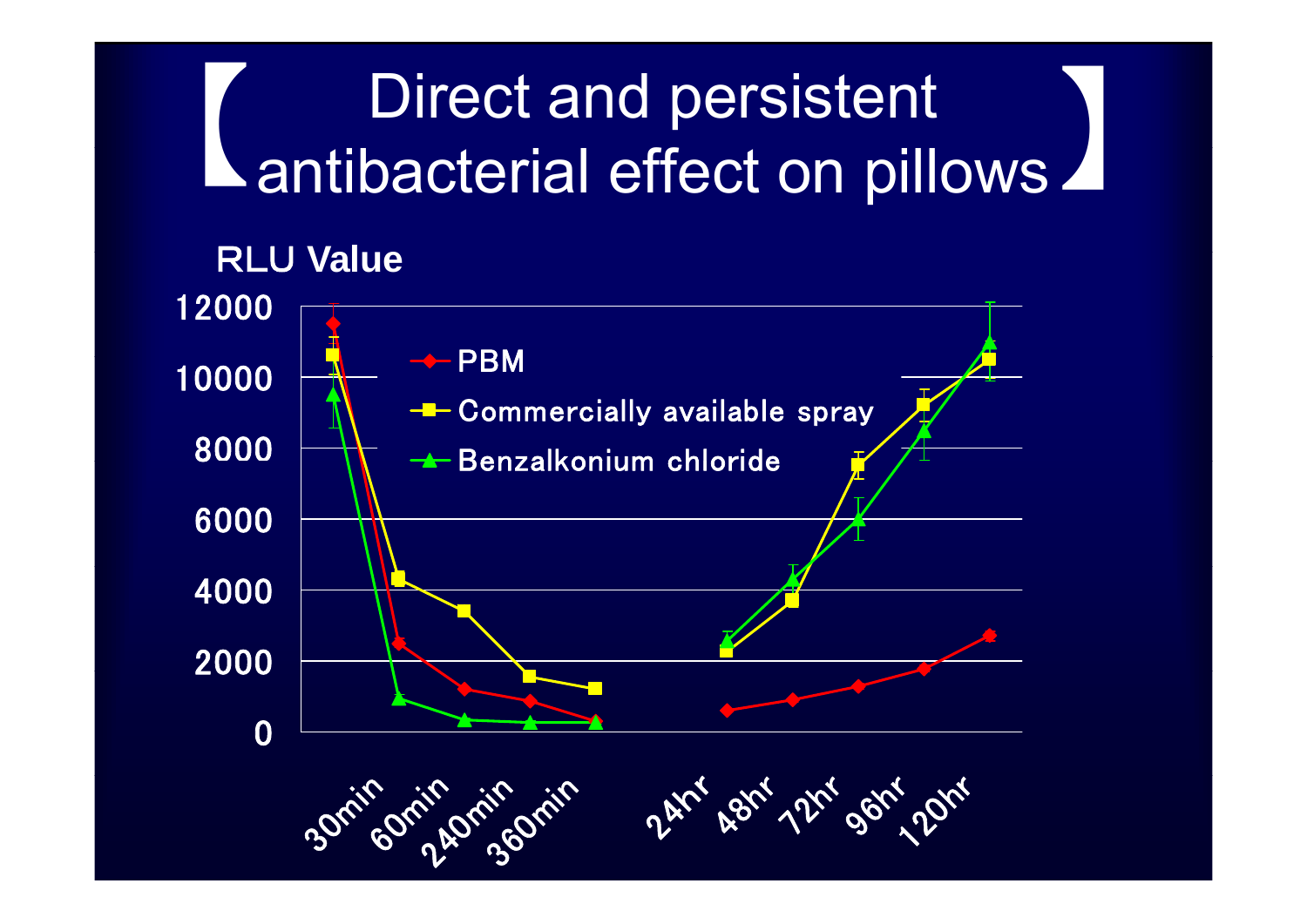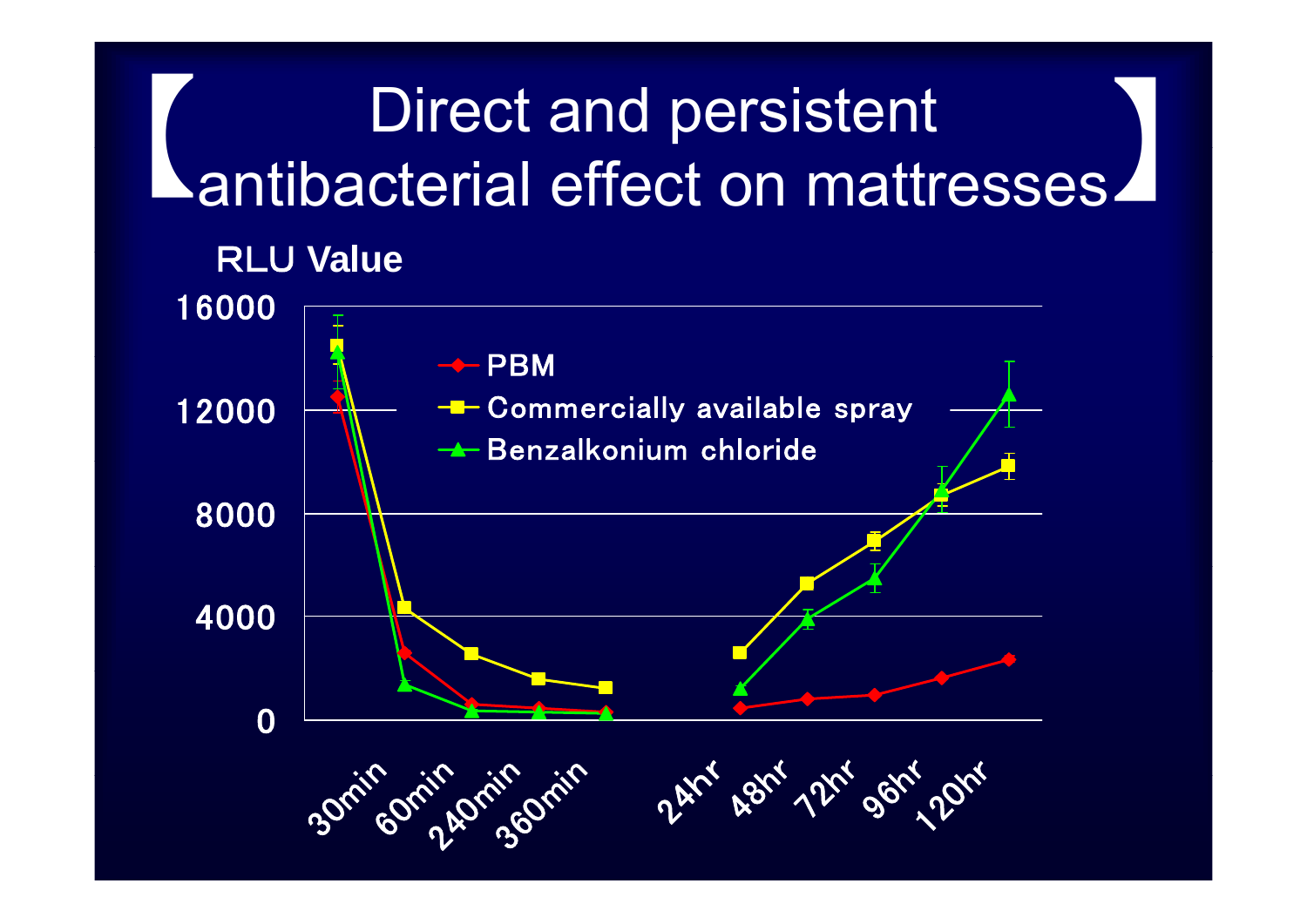# Direct and persistent **Lantibacterial effect on staff gowns.**

RLU **V l Value**

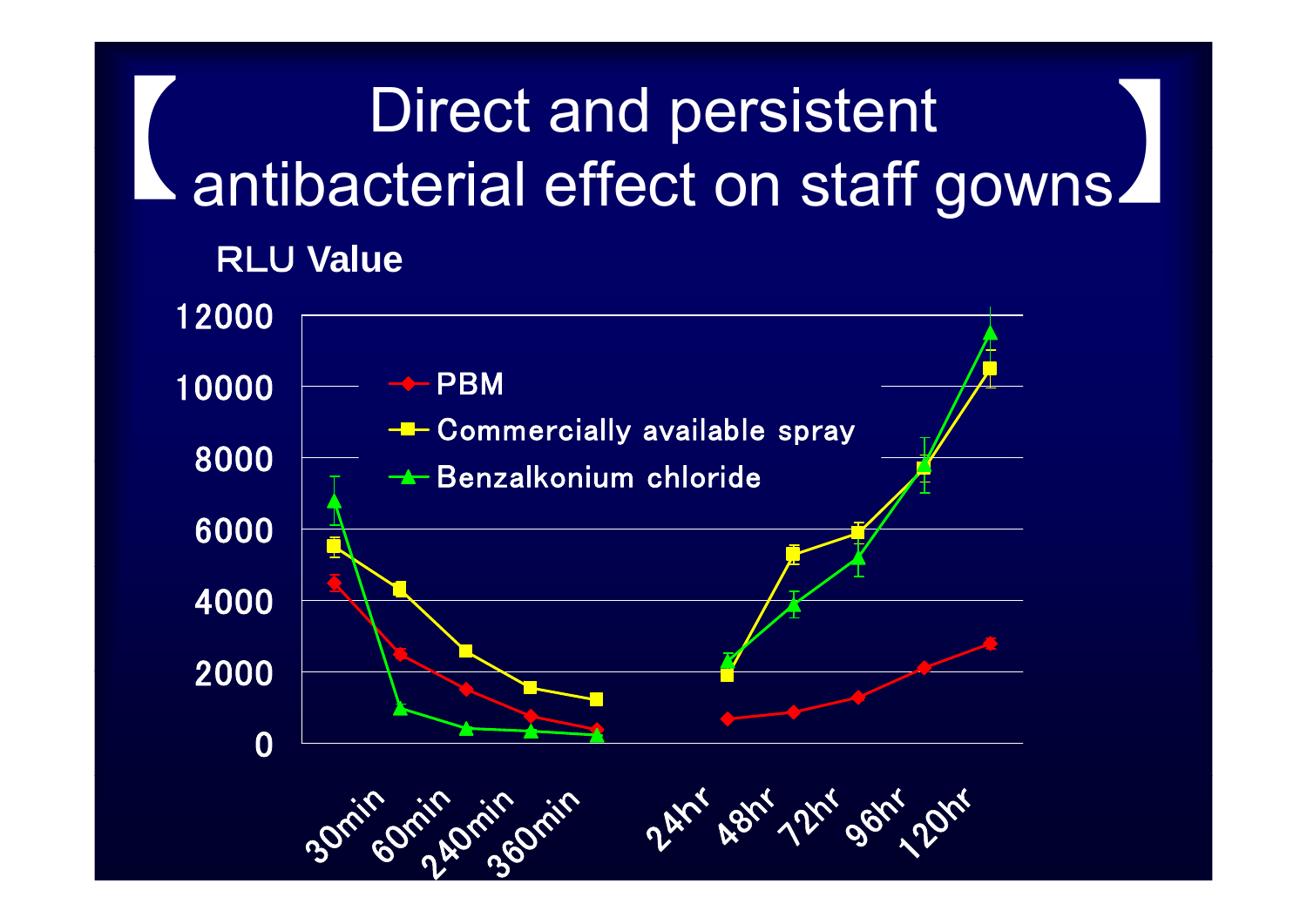## 【Comparison of economic effects】 p

|                          | <b>Cleanness rank</b><br><b>Dirty</b><br>Clean<br>$\leftarrow$<br>$\longrightarrow$ |                      |                       |                        |                        |                         |                          |  |  |
|--------------------------|-------------------------------------------------------------------------------------|----------------------|-----------------------|------------------------|------------------------|-------------------------|--------------------------|--|--|
| <b>Cleanness</b><br>rank |                                                                                     |                      | Ш                     | IŴ                     |                        | <b>VI</b>               | <b>VII</b>               |  |  |
| <b>RLU</b><br>value      | $300$                                                                               | 301<br>$\sim$<br>500 | 501<br>$\sim$<br>1000 | 1001<br>$\sim$<br>2500 | 2501<br>$\sim$<br>5000 | 5001<br>$\sim$<br>10000 | 10001<br>$\sim$<br>25000 |  |  |

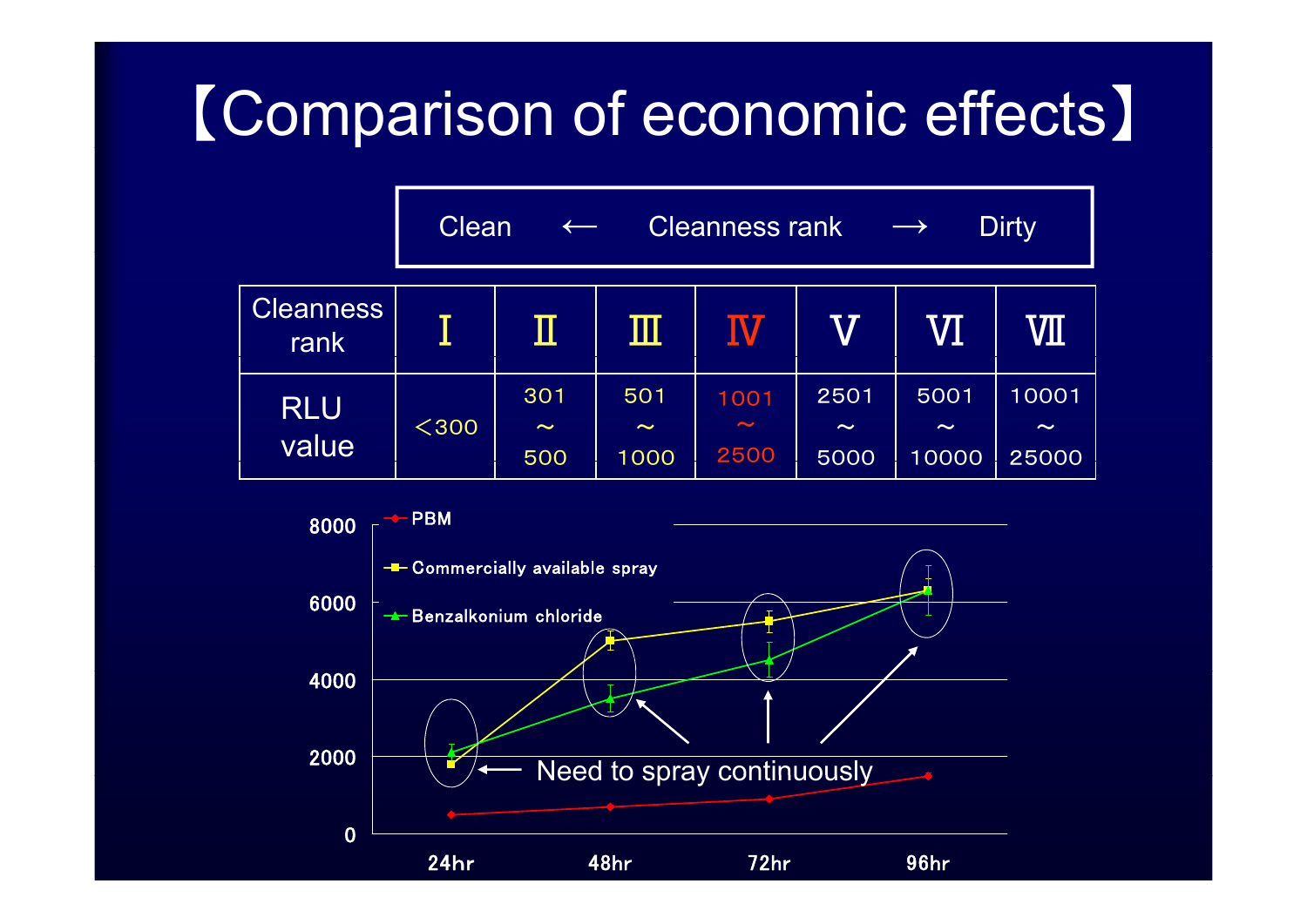## 【Comparison of economic effects】

|                          | <b>Dirty</b><br><b>Cleanness rank</b><br>Clean<br>$\longrightarrow$<br>$\leftarrow$ |                      |                       |                        |                        |                         |                          |  |
|--------------------------|-------------------------------------------------------------------------------------|----------------------|-----------------------|------------------------|------------------------|-------------------------|--------------------------|--|
| <b>Cleanness</b><br>rank |                                                                                     | $\rm\,II$            | Ш                     | $\overline{\rm N}$     |                        | VI                      | VШ                       |  |
| <b>RLU</b><br>value      | $300$                                                                               | 301<br>$\sim$<br>500 | 501<br>$\sim$<br>1000 | 1001<br>$\sim$<br>2500 | 2501<br>$\sim$<br>5000 | 5001<br>$\sim$<br>10000 | 10001<br>$\sim$<br>25000 |  |

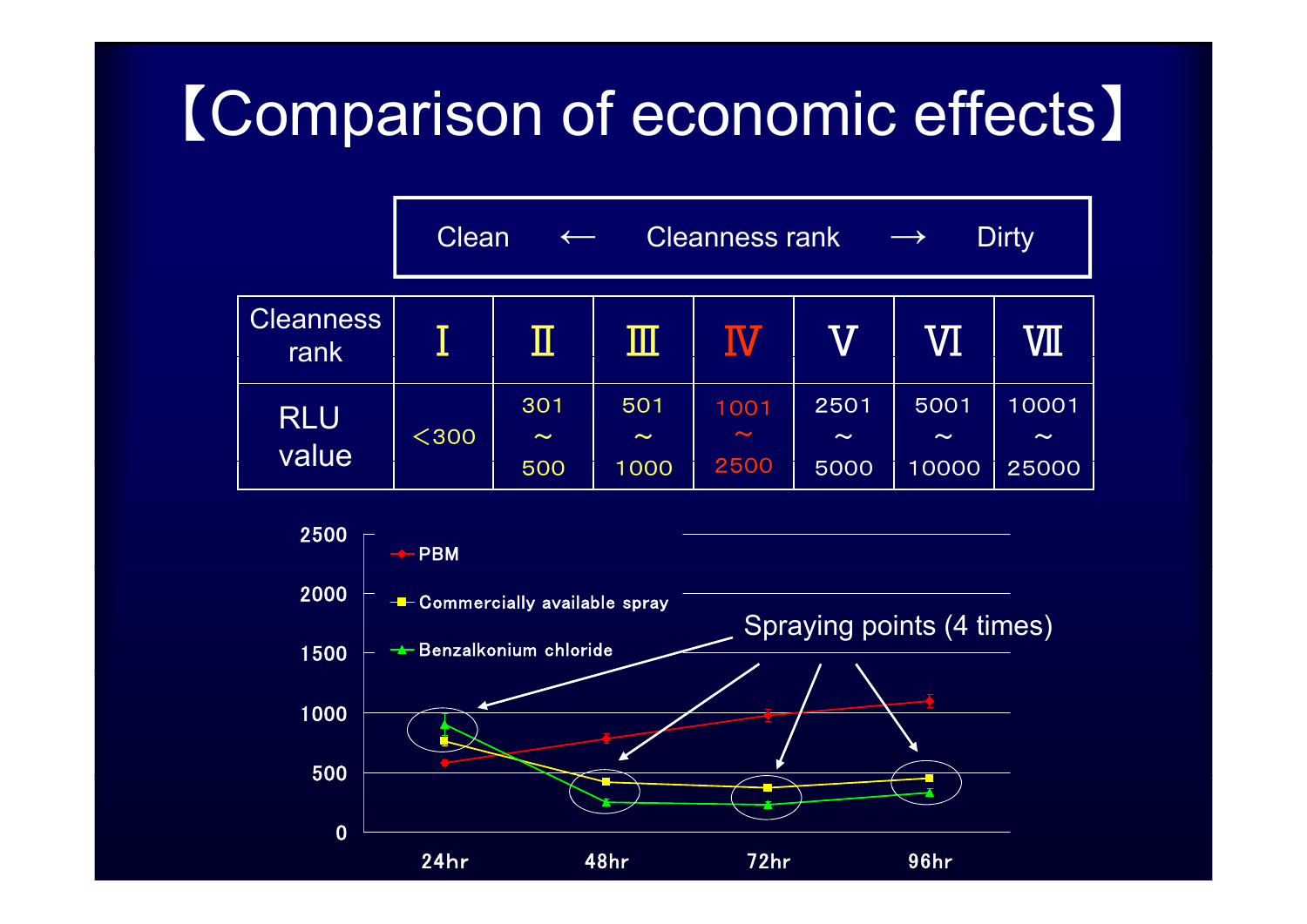## 【Results】

- Antibacterial effect was almost the same in all tests during first 6 hours after spraying.
- • When testing persistent antibacterial effect, rapid bacterial growth was detected after 24 hours from spraying thecommercially available spray and benzalkonium chloride. After spraying the PBM bacterial growth remained slow in the same time.
- Economic effect. It was determined that the PBM can be sprayed once per 96 hours to achieve necessary antibacterial effect. On the other hand, both commercially available spray and benzalkonium chloride must be sprayed once per 24 hours to achieve the same effect. Thus, despite market price difference PBM proved to be more cost-effective.
- Persistent antibacterial effect from one spraying allows to keep staff labor efforts on minimal level.